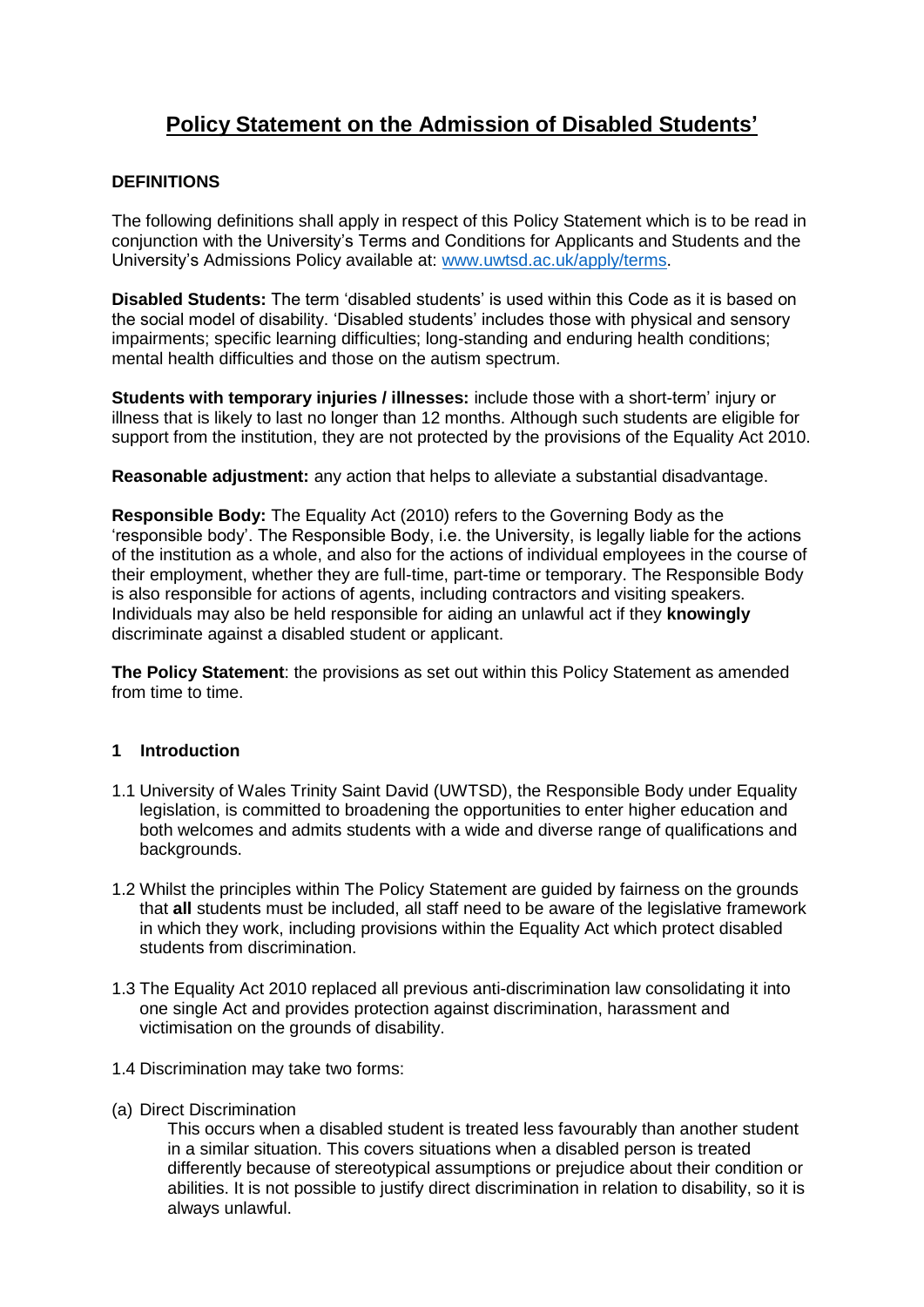#### (b) Indirect Discrimination

This is when disabled students are disadvantaged by a 'provision, criterion or practice' which is applied in the same way for all students, or a particular student group. Indirect discrimination can only be justified if the provision, criterion or practice is 'a proportionate means of achieving a legitimate aim.'

Legitimate aims may include maintaining academic standards or ensuring the health and safety and welfare of students. The means of achieving the aim must be proportionate (appropriate and necessary).

### **2 Principles of Admission**

- 2.1 Each application for admission to a course at UWTSD is considered on its merits and on an individual basis. The University will assess applications from disabled students using the same admissions criteria that apply to all applicants. This assessment is a process in which consideration of academic suitability is normally separated from discussion centred on the applicant's other needs which will be a separate but parallel activity.
- 2.1.1 The only exception to 2.1 above is when an applicant is invited to an assessment as part of the admissions process (e.g. for courses in Healthcare Sciences or Education) and a discussion about reasonable adjustments may be required at that time.
- 2.2 These principles apply to all modes of study and to all students irrespective of background.
- 2.3 It must not be assumed that support in place for one course is appropriate for another. Where an individual wishes to transfer to an alternative course within the University or to progress to a higher level, a new assessment may need to be undertaken, in the context of the new application.

### 3. **Provision of Reasonable Adjustments**

- 3.1 UWTSD must take reasonable steps to adjust existing practices, criteria or provisions where disabled students may be put at a substantial disadvantage when compared with those who are not disabled. Provision of auxiliary aids or services (for example, the installation of a hearing loop for deaf students) may also be a reasonable adjustment depending on the circumstances.
- 3.2 In assessing reasonableness, many considerations may be relevant including (but not limited to) the following:

The effectiveness of the step to prevent the disadvantage;

The type of education or other benefit, facility or service being provided;

The resources of the University;

The effect of the disability or specific learning difference on the individual;

The practicality of the steps;

The financial and other costs of making the adjustment;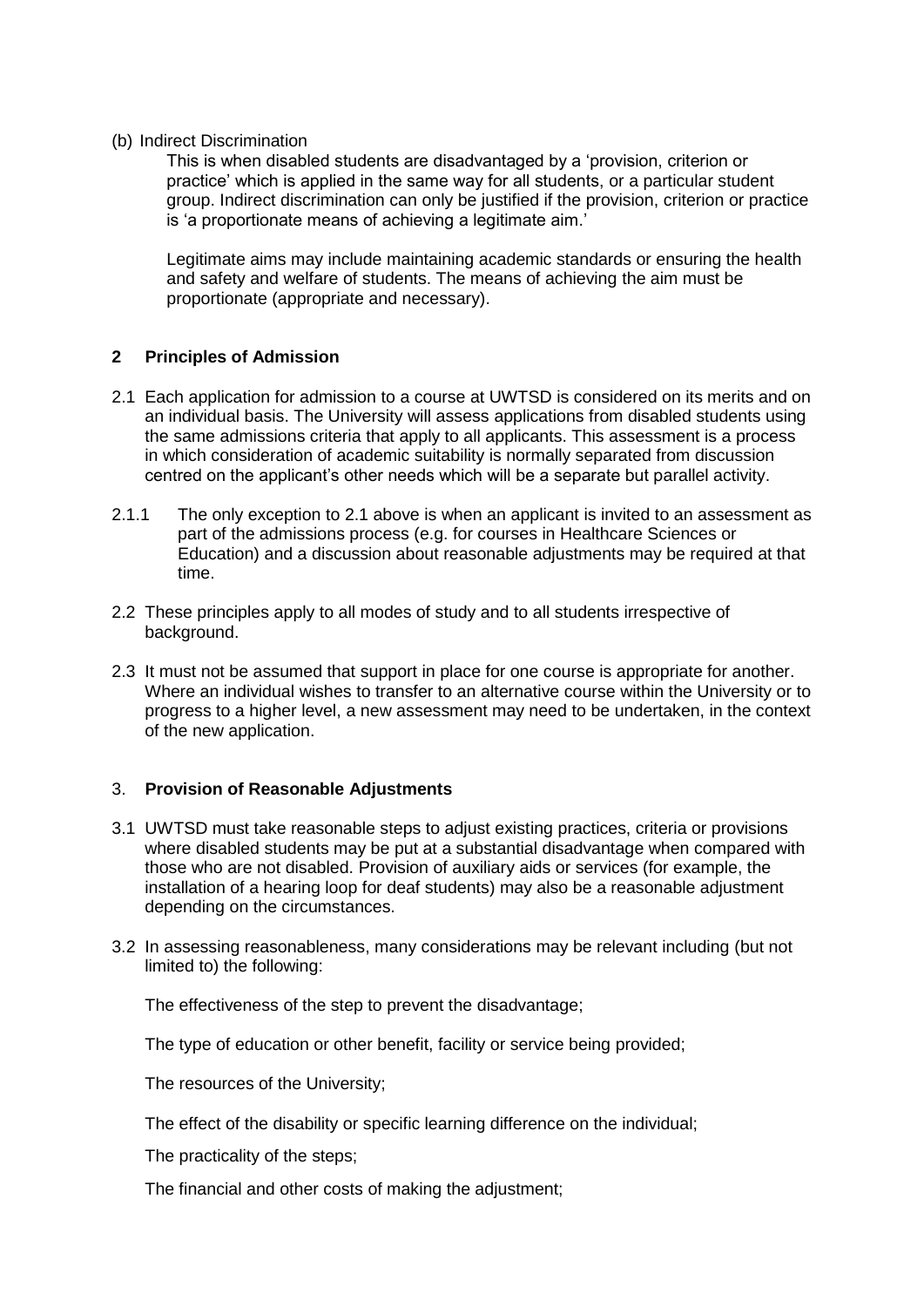The availability of grants or loans e.g. Disabled Students' Allowances;

Health and Safety;

The relevant interests of others, including other students, where the adjustment would result in significant disadvantage to those others:

The extent to which aids and services will otherwise be provided to people with a disability.

- 3.3 Any support provided by UWTSD will be in respect of its function as an education provider. UWTSD will not provide support which would ordinarily be provided by other statutory organisations such as Social Services or the Health Authority. It is therefore important that requirements are discussed with UWTSD Student Services as early as possible in the admissions process.
- 3.4 UWTSD may reasonably require further information to assess what, if any, reasonable adjustments it can make.

### **4. The Role of Registry**

4.1 Registry is responsible for the transmission of the admissions decision to the applicant and for informing the applicant of any entry conditions that need to be met. Registry ensures that all decisions are made in a timely manner and on a rolling basis as the applications are received and considered for entry.

### **5. Disclosure of Information**

- 5.1 All applicants to UWTSD are encouraged to disclose a specific learning difference, disability or medical condition at an early stage to enable the University to consider, in advance, general access arrangements, individual specific adjustments and any additional support or specific arrangements which may need to be made.
- 5.2 The information provided will not be used to unlawfully refuse a place on the relevant course and will be treated as sensitive, personal data ("special category data") as defined by Data Protection legislation.
- 5.3 UWTSD appreciates that it is the applicants' choice and decision concerning the extent of disclosure and the need for confidentiality and applicants' permission will be sought regarding the extent of the disclosure within the University. Its anticipatory duty notwithstanding, the University may be limited in its ability to provide reasonable adjustments where students choose not to disclose or choose to disclose within limits.

### **6. Opportunities for Disclosure**

6.1 There are a number of opportunities for disclosure (as per section 5 above) and to discuss appropriate support arrangements at an early stage in the application process.

**Pre-application**: The University holds a number of Open Days for pre-applicants, their parents and friends. Accessibility Advisers are available for general advice and individual consultation at Open Days.